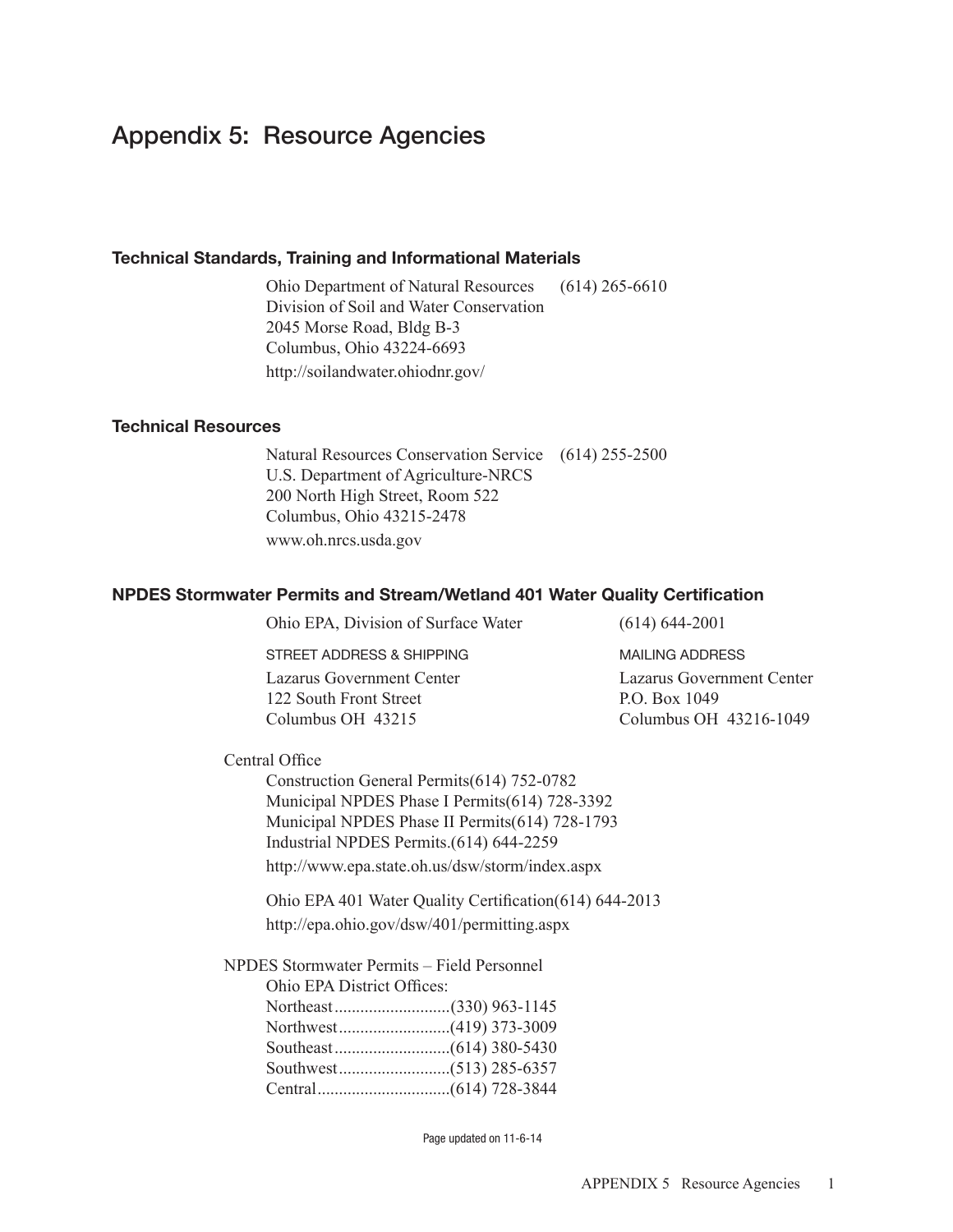## Wetland and Stream Modification Regulations

Army Corps of Engineers: Huntington District--Most of Ohio, Central and Southern ................... (304) 529-5210 Buffalo--Northern Ohio, Lake Erie Watershed (716) 879-4330 Louisville--Southwest Ohio (502) 582-5607 Pittsburgh--Eastern Ohio bordering Pennsylvania (412) 644-6874

# Loans & Financial Assistance for Land Use Planning, Stream Protection and Mitigation Projects

Ohio EPA, Division of Environmental and Financial Assistance .......... (614) 644-2832

STREET ADDRESS & SHIPPING MAILING ADDRESS Lazarus Government Center Lazarus Government Center 122 South Front Street P.O. Box 1049 Columbus OH 43215 Columbus OH 43216-1049 http://epa.ohio.gov/defa/EnvironmentalandFinancialAssistance.aspx

## Flood Plain Regulations – Dam Safety Permits

Ohio Department of Natural Resources, Division of Water .................. (614) 265-6717

Floodplain Regulation: www2.ohiodnr.com/soilwater/water-use-planning/floodplain-management

Dam Safety: www2.ohiodnr.com/soilwater/safety/dam-safety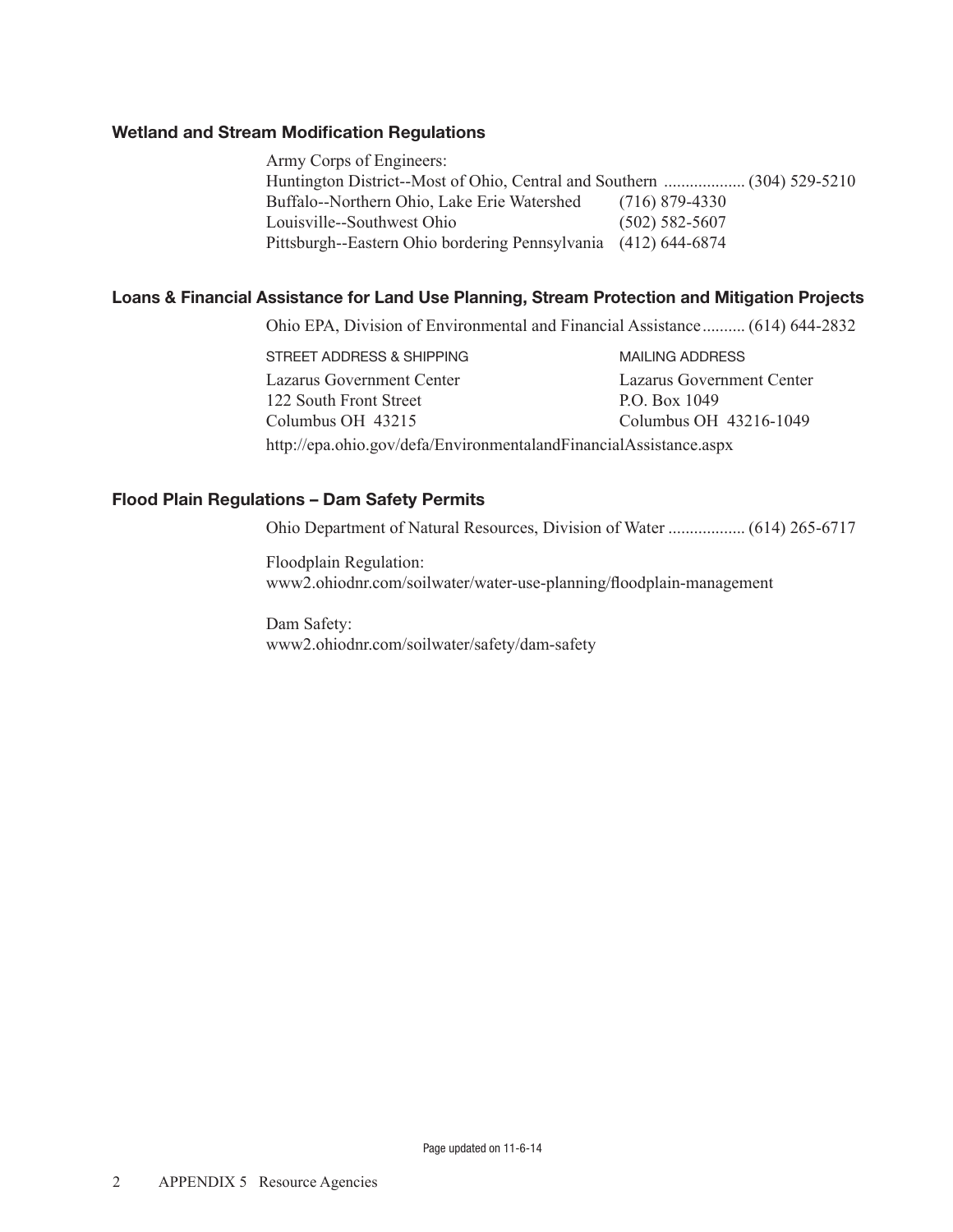SWCD Addresses and Telephone Numbers: Information on County and Municipal Stormwater Programs and Development Regulations, Technical Assistance, Plan Review and Site Inspection, and Soil Surveys. Most recently updated contact information available at http://soilandwater.ohiodnr.gov.

ADAMS (937) 544-1010 215 n. Cross st., suite 106 West Union, Oh 45693- ALLEN (419) 223-0040 1601 E. Fourth St. Lima, OH 45804 ashland (419) 281-7645 1763 State Route 60 ashland, Oh 44805 ashtaBUla (440) 576-4946 39 Wall street Jefferson, Oh 44047-1137 athens (740) 797-9686 69 South Plains Road, Suite 107 The Plains, OH 45780aUglaiZe (419) 738-4016 110 Industrial Drive, Suite G Wapakoneta, Oh 45895-9231 BelmOnt (740) 526-0027 101 N. Market St., Suite D st. Clairsville, Oh 43950 BrOWn (937) 378-4424 706 South Main Street Georgetown, OH 45121 BUtler (513) 887-3720 1802 Princeton Road hamilton, Oh 45011 CARROLL (330) 627-9852 613 North High Street Carrollton, Oh 44615 Champaign (937) 484-1507 1512 South US Hwy. 68, Suite E-100 Urbana, Oh 43078- ClarK (937) 521-3880 springview government Center 3130 E. Main St. springfield, Oh 45505 ClermOnt (513) 732-7075 P.O. Box 549, 1000 Locust Street Owensville, Oh 45160-0549 ClintOn (937) 382-2461 111 South Nelson Avenue, Suite 5 COlUmBiana (330) 332-8732 1834-B South Lincoln Avenue salem, Oh 44460 COSHOCTON (740) 622-8087 724 South Seventh St. Coshocton, Oh 43812 CraWFOrd (419) 562-8280 3111 State Route 98 Bucyrus, Oh 44820-9601 CUYahOga (216) 524-6580 6100 West Canal Road Valley View, Oh 44125 DARKE (937) 548-2410 Ext. 3 1117 South Towne Court Greenville, OH 45331 DEFIANCE (419) 782-8751 06879 Evansport Road, Suite C Defiance, OH 43512-DELAWARE (740) 368-1921 557 A Sunbury Road Delaware, OH 43015-8656 erie (419) 626-5211 2900 Columbus Avenue Room 131 sandusky, Oh 44870-5554 FAIRFIELD (740) 653-8154 831 College Avenue, Suite B Lancaster, OH 43130-FAYETTE (740) 636-0279 1415 Us hWY 22 sW, suite 500 Washington, CH, OH 43160-8654 FranKlin (614) 486-9613 1404 Goodale Boulevard, Suite 100. Columbus, Oh 43212 FUltOn (419) 337-9217 8770 State Route 108, Suite B Wauseon, Oh 43567 GALLIA (740) 446-6173 111 Jackson Pike, Suite 1569 gallipolis, Oh 45631-1569 GEAUGA (440) 834-1122 PO Box 410, 14269 Claridon-Troy Rd. Burton, Oh 44021 GREENE (937) 372-4478 1363 Burnett Drive Xenia, Oh 45385-5681 GUERNSEY (740) 432-5624 9711 East Pike Rd, Rm 102 Cambridge, Oh 43725 hamiltOn (513) 772-7645 22 Triangle Park Drive Cincinnati, Oh 45246-3411 hanCOCK (419) 422-6569 7868 Co. Rd. 140, Suite E Findlay, Oh 45840 hardin (419) 673-0456 12751 sr 309W Kenton, Oh 43326-9474 harrisOn (740) 942-8837 538 North Main Street, Suite I Cadiz, Oh 43907 henrY (419) 592-2926 2260 North Scott Street Napoleon, OH 43545 highland (937) 393-1922 514 Harry Sauner Road, Suite 2 hillsboro, Oh 45133 hOCKing (740) 385-3016 148 North Homer Avenue logan, Oh 43138-1730 hOlmes (330) 674-2811 62 West Clinton street millersburg, Oh 44654-1148 hUrOn (419) 668-4113 8 Fair Road Norwalk, OH 44857 JaCKsOn (740) 286-5208 2026 Fairgreens Road Jackson, Oh 45640-9057 JeFFersOn (740) 264-9790 587 Bantam Ridge Road Ste A Wintersville, Oh 43953 KnOX (740) 393-6724 160 Columbus Road Mount Vernon, OH 43050

Wilmington, Oh 45177